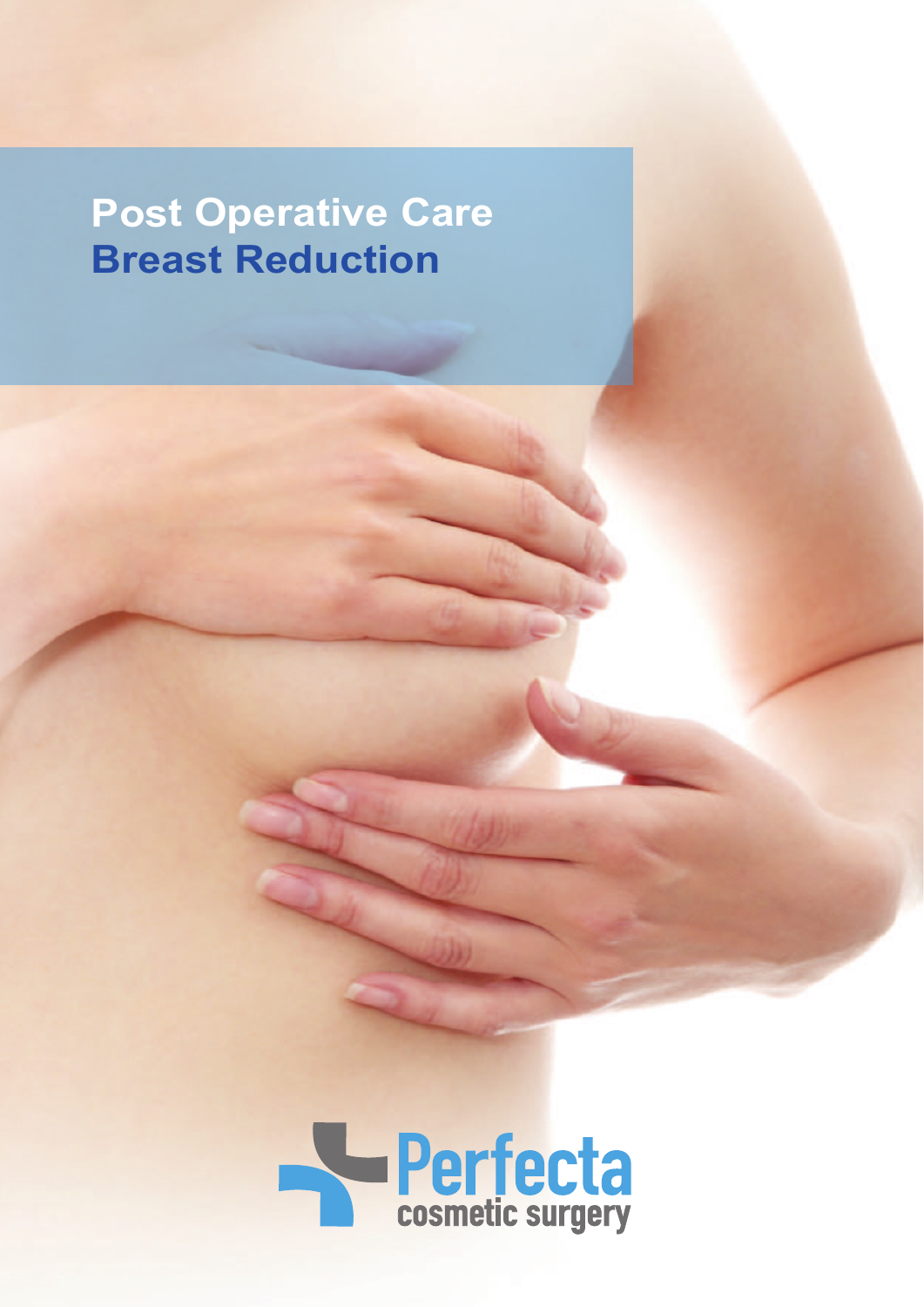## Perfecta Cosmetic Surgery The North's premier plastic surgery clinic

### Breast Reduction

#### **Your package of care**

**All of your after-care is provided as part of your package of care, so you don't have to worry about a thing. When you are ready to go home, the nurses will give you an appointment for your first check up a week later. Our nurses will arrange to see you again for as long as you need. You will see your Consultant Plastic Surgeon 3 months after surgery. If you have any problems in between appointments then don't worry, just give us a call, speak to the nurses and come back to see us.**

#### **When can I go home?**

Most clients go home the same day, once you feel ready. Some choose to stay overnight and go home the next day – you choose.

#### **Dressings, tapes and massage.**

We use showerproof tape dressings after your breast surgery. Continue with the tape for four weeks. After four weeks remove the tape and massage the scar every day with Bio-oil, *(which you can find at Superdrug and supermarkets)*. Massage your breasts in the shower with shampoo or shower gel. This is a great way of getting to know the feel of your new breasts and of helping them settle down more quickly.

#### **Can I shower after my procedure?**

Yes you can shower from day one. We encourage you to shower and wash your hair every day after surgery. The dressings we use are showerproof and are designed to get wet. After showering simply dab your dressings dry with a towel before putting your bra back on.

**Nuffield** 

Procedure information & post operative care - Breast Reduction.

Contact us on 0844 272 5951 www.perfectacosmeticsurgery.co.uk

**BMI** Healthcare

<u>■</u> Ramsay

**CO** BAPRAS